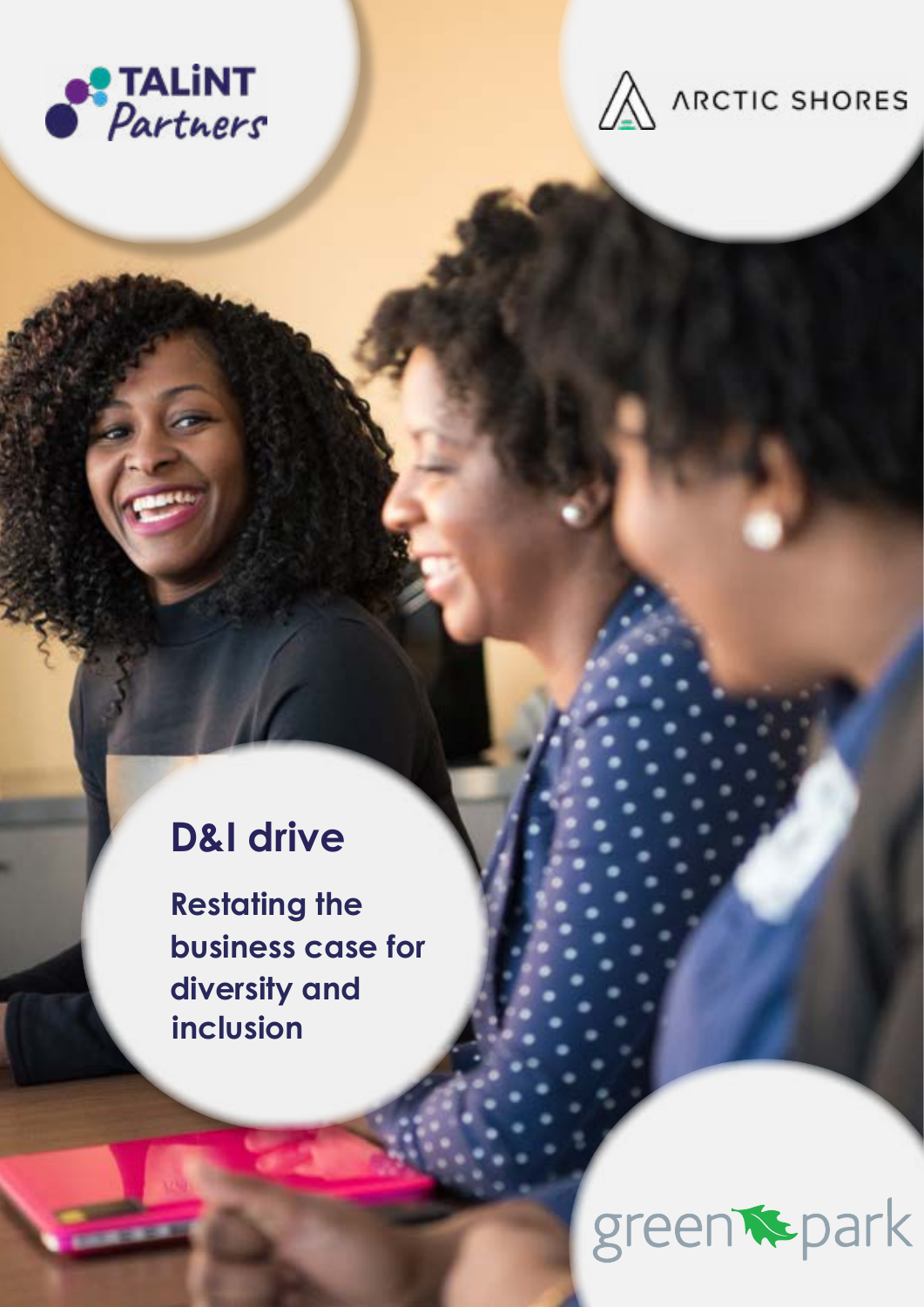*"Data is powerful, because you need to know where you are, but it doesn't show everything. You also need a narrative to explain the 'why?', which needs to involve colleagues from across the business."*

Zaheer Ahmad MBE, Head of Strategic Delivery – Diversity and Inclusiveness, EY (U&I)

## *Through the D&I lens*

**Is diversity simply a 'nice to have' when business is going well? Our panel discussed how diversity and inclusion can drive business success, and is especially important in times of crisis, and their tips for ensuring it is embedded in your strategy.**

A recent [Resourcing Priorities Report](http://library.myebook.com/RI/talint-partners-resourcing-priorities-report-2020/2491/) by TALiNT Partners looking into employers' focuses in light of COVID-19 raised a concerning issue; diversity and inclusion (D&I) may still be important, but it's not currently seen as urgent. There is a risk, therefore, that progress in this area may stall, or even reverse in the coming months, echoing what happened during the 2008-10 financial crisis.

To find out more about why this may be, and how companies can ensure D&I isn't a simply a tick box exercise, TALiNT Partners invited Jo Heath, partner, head of consulting practice – D&I, culture and ethics at Green Park; Alastair Frater, UK general manager at Arctic Shores; Sarah Gregory, partner, head of diversity and inclusion at Baker McKenzie; and Zaheer Ahmad MBE, head of strategic delivery – diversity and inclusiveness at EY (U&I), to share their learnings and advice for our in-house audience in a recent webinar.

#### **MEASURING THE DATA**

You can't change what you don't measure. Any team or company looking to make the business case for D&I, especially now, needs to ensure it is supported by data. "You need to be enhancing and re-socialising the business case for D&I," explains Jo Heath. "Data is very important; it gets the attention of senior leaders," agrees

Sarah Gregory, "but also, don't underestimate the power of your clients and customers – are they demanding D&I change from you?"

Businesses need to be continually collecting, analysing and sharing data to promote where progress is being made, and where it's still needed. Only by showing where you've come from can you set realistic targets and highlight that progress is being made.

For EY, however, data is only half the story. "Data is powerful, because you need to know where you are," says Zaheer Ahmad, "but it doesn't show everything. You also need a narrative to explain the 'why?', which needs to involve colleagues from across the business."

#### **OPPORTUNITY IN CRISIS?**

The COVID-19 crisis has affected all diversity strands in recent months, however for some groups there has been a greater impact; both Jo Heath and Sarah Gregory highlighted the disproportionate impact on senior women, with many working mothers now also having to both lead teams and manage the majority of the childcare.

Jo Heath also reflected on the recent, and potential future, stating an observed increase in harassment of Chinese people as a result of the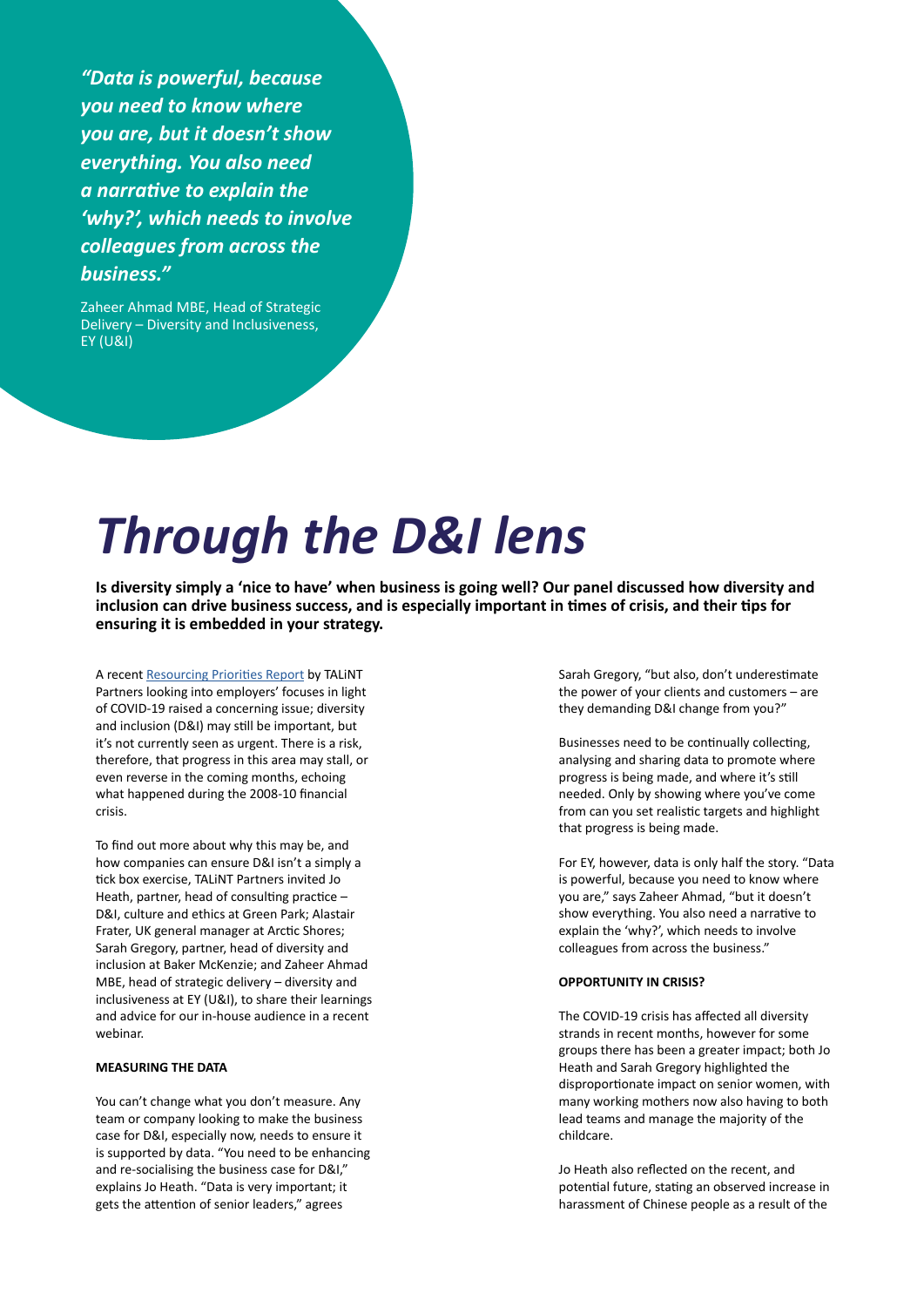*"If you're not fishing in a diverse pool, you're going to be missing out on some of the best talent."*

Sarah Gregory, partner, head of diversity and inclusion at Baker McKenzie

> virus. She also warned that a D&I lens must be applied when making business decisions related to redundancies and furloughing decisions. Dependant upon what part of the business is being restructured, businesses need to ensure that BAME (Black, Asian and Minority Ethnic) employees are not disproportionately affected.

With regards to those with physical or mental ill health conditions, there has of course been an acknowledged affect – with many people feeling restricted and isolated. Some have seen their treatment disrupted or felt the effects of being in a shielding category, however, it is not all bad news; for some disabled workers the recent move to remote working has highlighted that in many cases remote working is perfectly feasible. Therefore, it is entirely reasonable that this becomes a normal way of working and employers now need to be considering how to ensure this works long-term.

#### **HUMANS VS TECH**

One of the key debates during the session was around unconscious bias training, and agreement was that, in isolation, it simply doesn't work. "Unconscious bias training, for the most part, is useless," shares Alastair Frater. Zaheer Ahmad agrees that there's no proof it supports improved diverse and inclusive hiring.

Instead, companies should be relying more heavily on technology in the early stages of the recruitment process. "When humans get involved, that's when there's an increase in bias," explains Alastair Frater. "We should be deploying tech to remove the human from the

process as much as possible. Humans are vital for the end decision, but let tech do the heavy lifting."

The question, however, still remains, 'does bias exist in the tech itself?', a point Zaheer Ahmad raised. And as Jo Heath questioned, "By utilising too much tech in the early stages, are we simply pushing the issue down the line?" And while unconscious bias training may not work on its own, it may help to raise awareness if discussed at the point key group decisions are being taken. "A focus on the importance of conscious decision making helps people identify their own biases or those of others," said Sarah Gregory.

A more effective solution involves making cultural intelligence and inclusive leadership a core competency and specifically, there is a need to review bias based behaviours and processes. Reviewing core employee experience processes such as hiring, succession planning, promotion and reward. In turn, this then needs to be a measurable part of a leader's performance review.

#### **KEEPING TEAMS CONNECTED**

Despite businesses and employees adapting to remote working within an extremely short space of time, companies need to be cautious about making quick decisions around making this a long-term change.

"Junior people need to be around others to learn," stresses Sarah Gregory, "You need to go out to your people and hear what they want." "People want flexibility, not just remote working,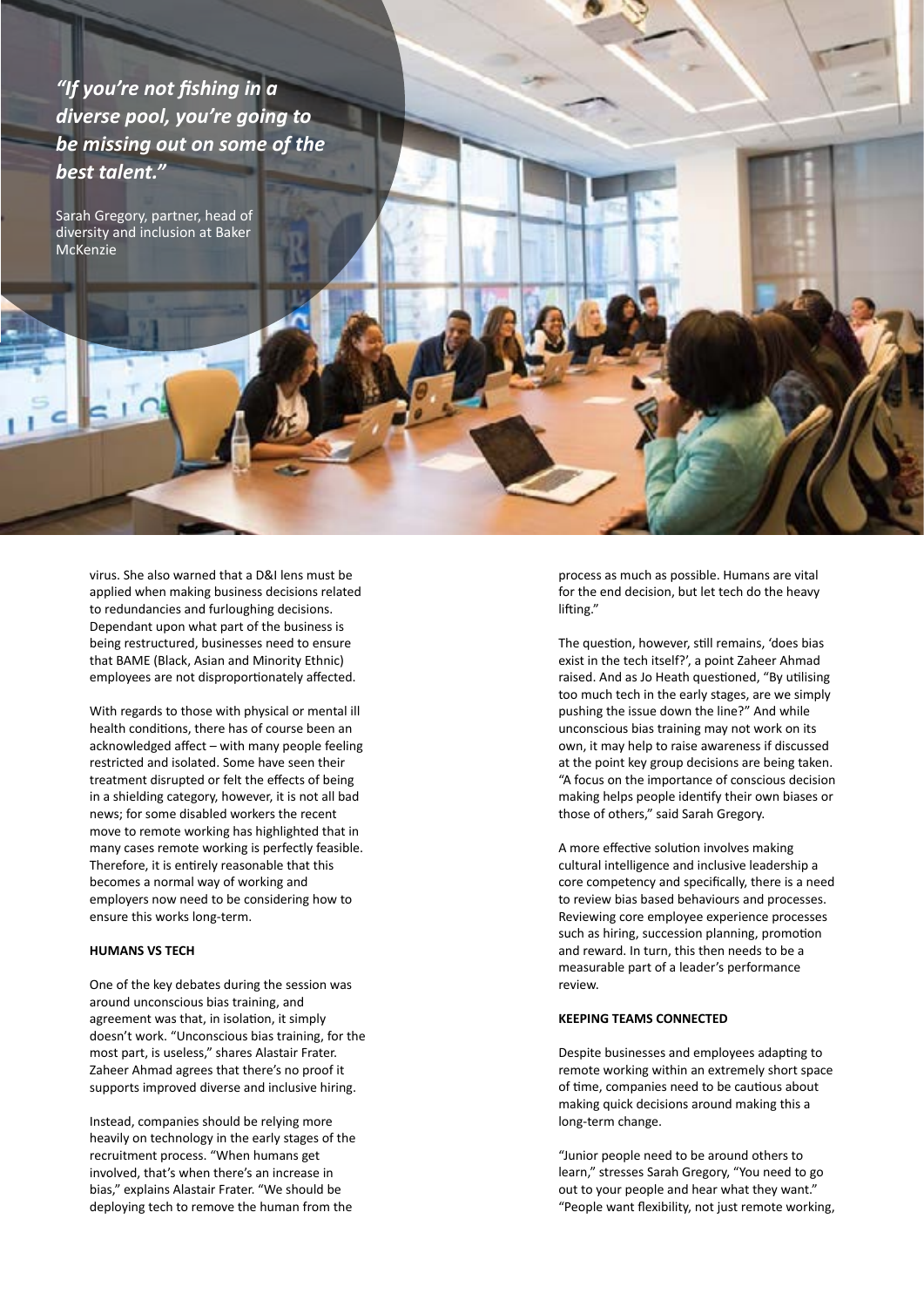

Contact us Website: benchmark.talint.co.uk rebeccamc@talint.co.uk Email:

# **TALINT Benchmark** Programme 2020

**The TALINT Benchmark** Programme is the UK's most rigorous and relevant talent acquisition benchmarking programme and is a vital tool for HR **Directors and Heads of Talent Acquisition.** 

It helps you understand how key areas of your recruitment and talent acquisition activities compare within your specific market and against a named cohort of competitors and contemporaries.



### What do I get?

Analysis of your performance across key areas of your Talent Acquisition function

Bespoke report to highlight areas of strength and areas of development

Actionable insight you can use in presentations or to support your future business plans & strategy

**Tailored recommendations for further** relevant resources

Aggregated report that summarises results across teams

Sector comparison and ranking

### Register now: benchmark.talint.co.uk